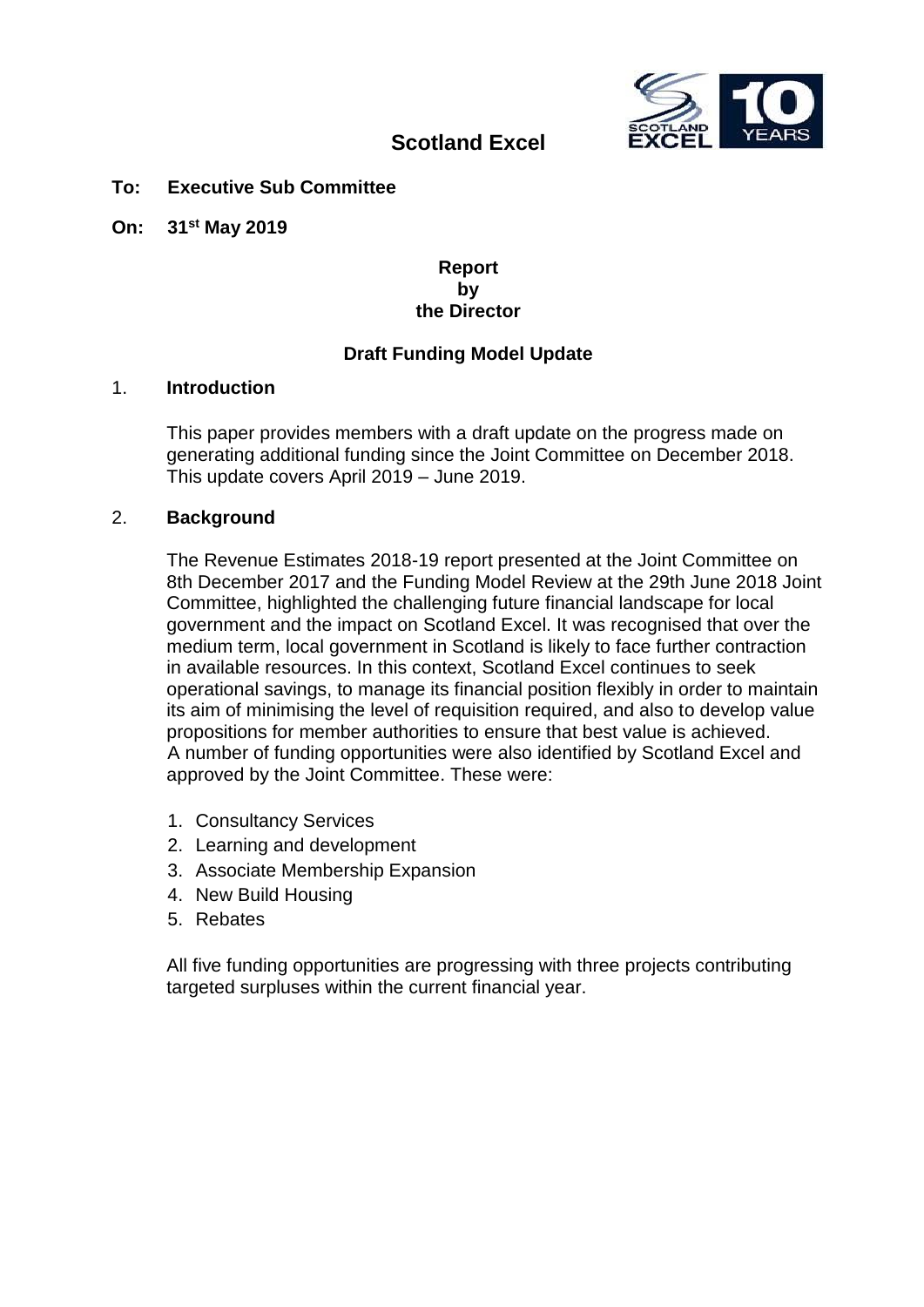## 3. **Funding Stream Updates**

All funding opportunities are now being progressed with an emphasis on the projects that are scheduled to deliver income in the current financial year (FY 19/20).

## 1. Consultancy Services

Scotland Excel is working on a number of consultancy projects with a pipeline of projects to commence in 2019. This has been an area of growth for the organisation.

**Fife Transformation Programme**: The programme is approaching its first year anniversary and is on schedule. The programme consists of a number of projects across many aspects of the council's operation. Significant project focus and resourcing is now on the identification and delivery of savings. In addition to savings, the project is prioritising skills development across the existing Fife procurement team to support transition in late 2020.

*City Property (Glasgow) LLP:* Scotland Excel was engaged by this organisation to operate a mini competition within Crown Commercial Service's Estates Professional Services framework. The scope covers 1800 commercial properties owned by City Properties (Glasgow) LLP and a full property management service for The Lochs shopping centre in Easterhouse. The initial project will complete in mid-2019. Scotland Excel is in discussion with the organisation to provide further services.

*Cycling Scotland:* The project is designed to put in place a Dynamic Purchasing System (DPS) that will create a list of training suppliers which can be engaged to provide cycling proficiency training at a professional level within the local authority or school. The DPS will be in place by August 2019.

**East Renfrewshire Council:** Scotland Excel undertook two small pieces of work on behalf of East Renfrewshire Council in the last fiscal year. The work was focussed on providing feedback on the organisation's procurement approach. East Renfrewshire has now commissioned Scotland Excel to undertake a project that is anticipated to start in June 2019 for twelve months.

*Aberdeen City Council:* This project has now reached completion. The project sought to identify procurement savings across Aberdeen City Council and had two Scotland Excel resources based within the council for a year. Scotland Excel continues to provide ongoing support as part of its standard service offering but no longer has dedicated staff working on the project.

*Tayside Procurement:* The Tayside Procurement programme is in the initiation stage and has recently appointed two project resources for the programme. The programme involves Scotland Excel working with a collaborative group consisting of Dundee City Council, Perth & Kinross Council and Angus Council and other local partner organisations, to provide a customer centric transformation programme. The project is two years in duration.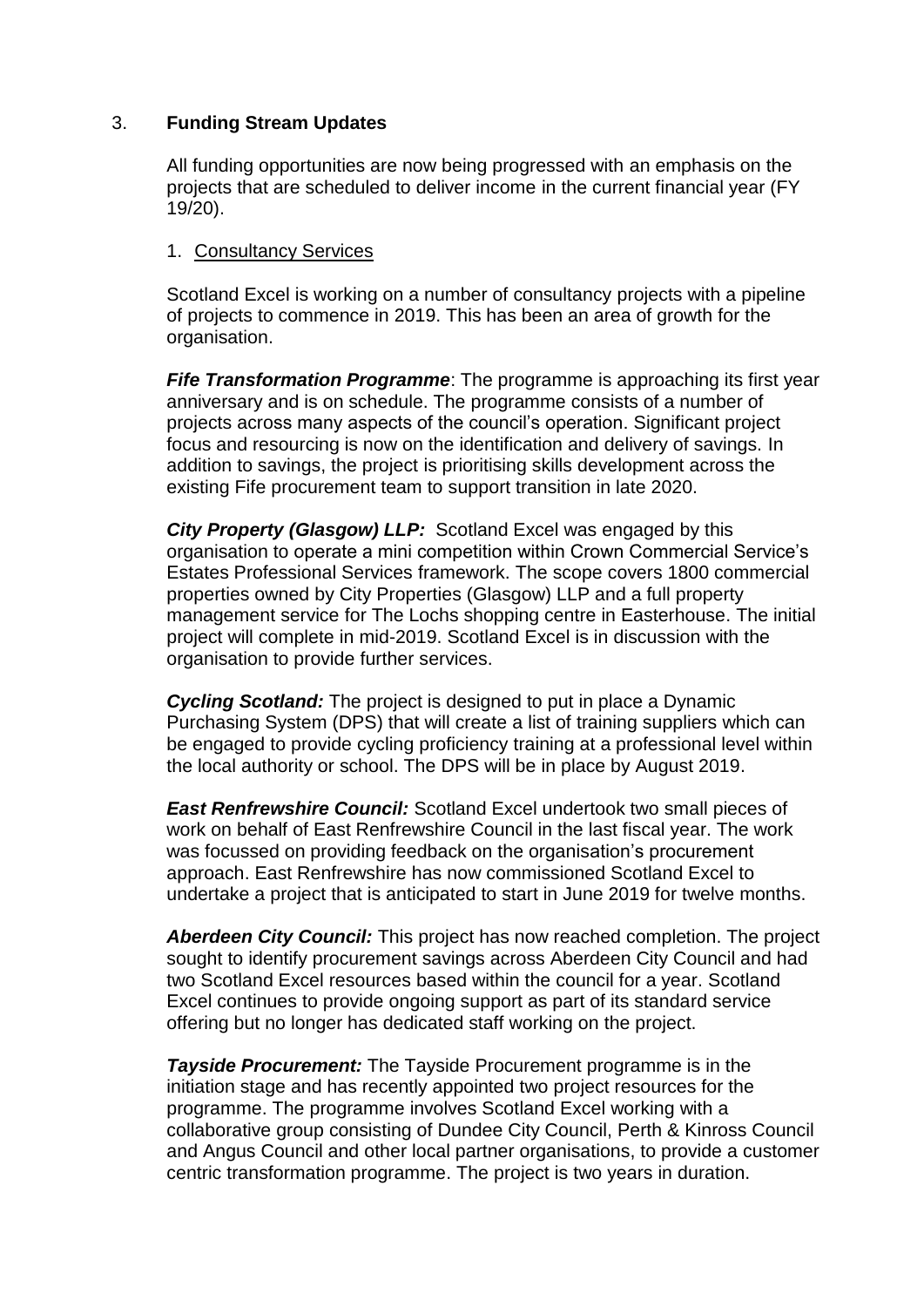The June 2018 Joint Committee approved a surplus target of £70k for Consultancy Services in 2019/20. Based on the current projects underway and scheduled projects, we expect to meet this target. It is anticipated that there is potential to exceed the target which will support the overall target should any of the other funding opportunities fail to meet the agreed targets.

## 2. Learning & Development – The Academy

The Academy continues to make good progress since the last Joint Committee having concluded 2 programmes in project management, with 13 active programmes spanning procurement, leadership & management and project management. The new PDA in Project Management is co-delivered between The Academy and the Improvement Service.

The Academy is scheduled to launch a new Strategic Leadership & Management Masters-level programme and a new Management Coaching & Mentoring programme in June 2019.

A marketing campaign was launched recently to help build The Academy's profile and create demand for the portfolio of programmes.

The Academy has now been approved to deliver a new Business Analysis, Decision Making & Innovation programme, accredited by the Scottish Qualification Authority (SQA). This HND & Degree level programme fulfils a national gap for business analysts across the public-sector; and supports our collective need for innovation "doing more with less through new ways of working". This programme expands our co-delivery model with the Improvement Service, scheduled for an August 2019 launch.

In parallel to delivering 13 active programmes, we are designing and writing content for 4 programmes – Advanced Practitioner, Strategic Leadership & Management, Management Coaching & Mentoring and Business Analysis, Decision Making & Innovation.

Scotland Excel continues to invest in the Academy to develop the longer term opportunity and provide a more holistic service for local government and the wider public sector. The June 2018 Joint Committee approved a target of £53k for Consultancy Services in 2019/20. Scotland Excel is confident it will reach this target.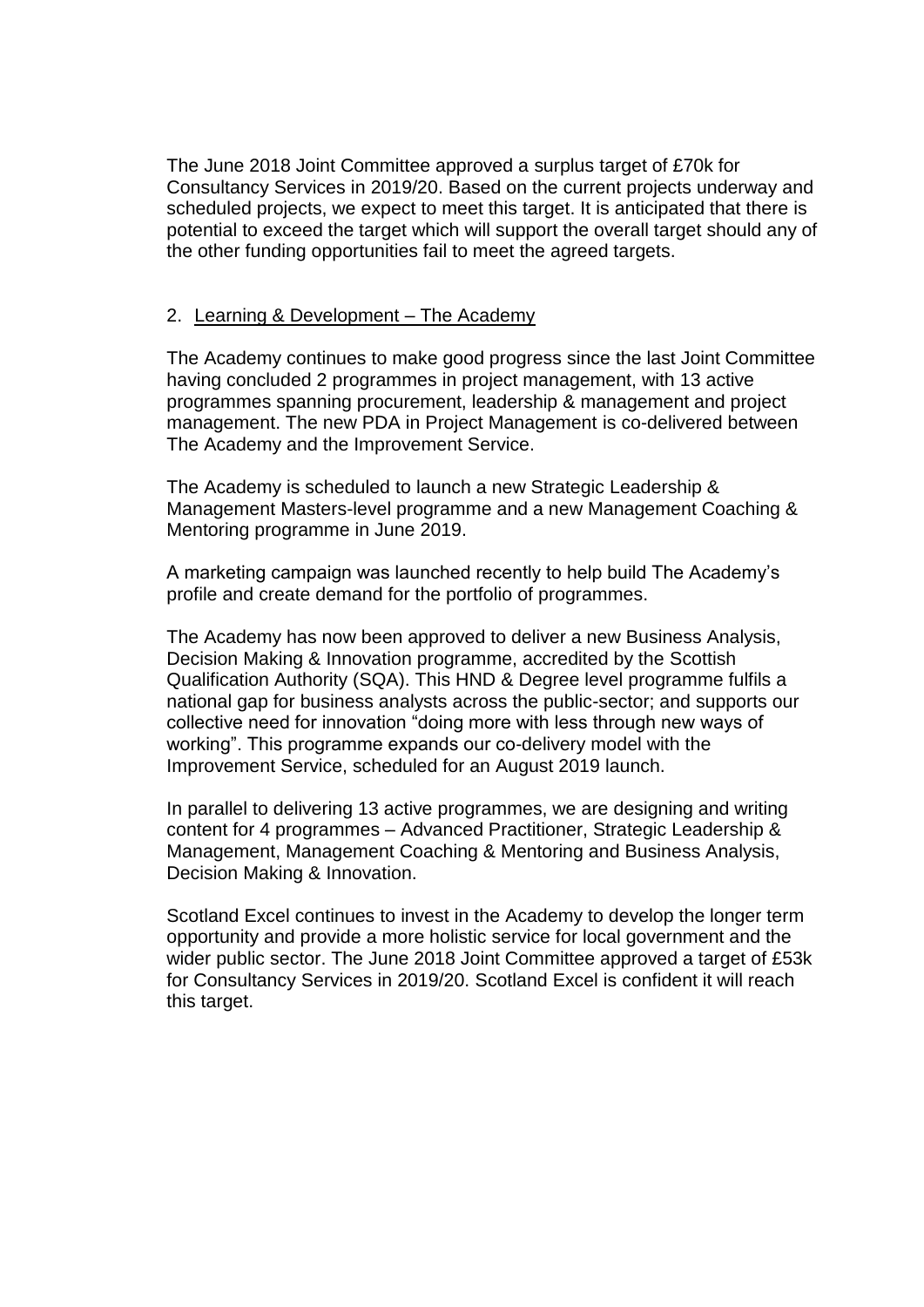## 3. Associate Member - Expansion

The two-year Scottish Government Affordable Housing project was completed in March 2019. This programme provided Scotland Excel with an opportunity to grow its associate membership in this sector and resulted in an additional £80k of income. Discussions continue with Scottish Government about a further programme in this sector.

At the December 2018 Joint Committee, members approved Scotland Excel's recommendation of a continued focus and dedicated resourcing into the growth of Associate membership. The organisation is formulating a new Associates strategy and anticipates further growth in the housing sector and a new focus into the third sector.

The June 2018 Joint Committee approved a target of £50k for Associate Member expansion in the current financial year. Initial indications are that this will continue to be a challenging target but appropriate measures are being implemented to support its achievement.

## 4. New Build Housing

Extensive stakeholder engagement has been undertaken with individual contractors, purchasers, Scottish Government, Homes for Scotland, Construction Innovation Centre, Offsite Solutions Scotland (organisation comprising offsite contractors and manufacturers in Scotland) and Construction Industry Training Board (CITB). User intelligence groups were also held with member councils and a strategy produced.

Following an extensive development period and a restricted procurement exercise, 22 tender bids were received from contractors in May. These offers are now being evaluated by the Scotland Excel team and our local authority expert technical panel. This work is scheduled to be concluded in July to enable an award recommendation to be taken to the Executive Sub Committee for approval in August.

The new framework comprises five lots for different project sizes and includes provisions which encourage sustainable and energy efficient housing, advertising of sub-contracting, delivery of community benefits and use of supported businesses and social enterprises.

The New Build framework is scheduled to deliver a contribution to planned surpluses in financial year 2020/21.

## 5. Rebates

The use of volume rebates within appropriate contracts was approved at the June 2018 Joint Committee. Rebates have been used to varying degree of success across the Scotland Excel portfolio to date. Some frameworks have